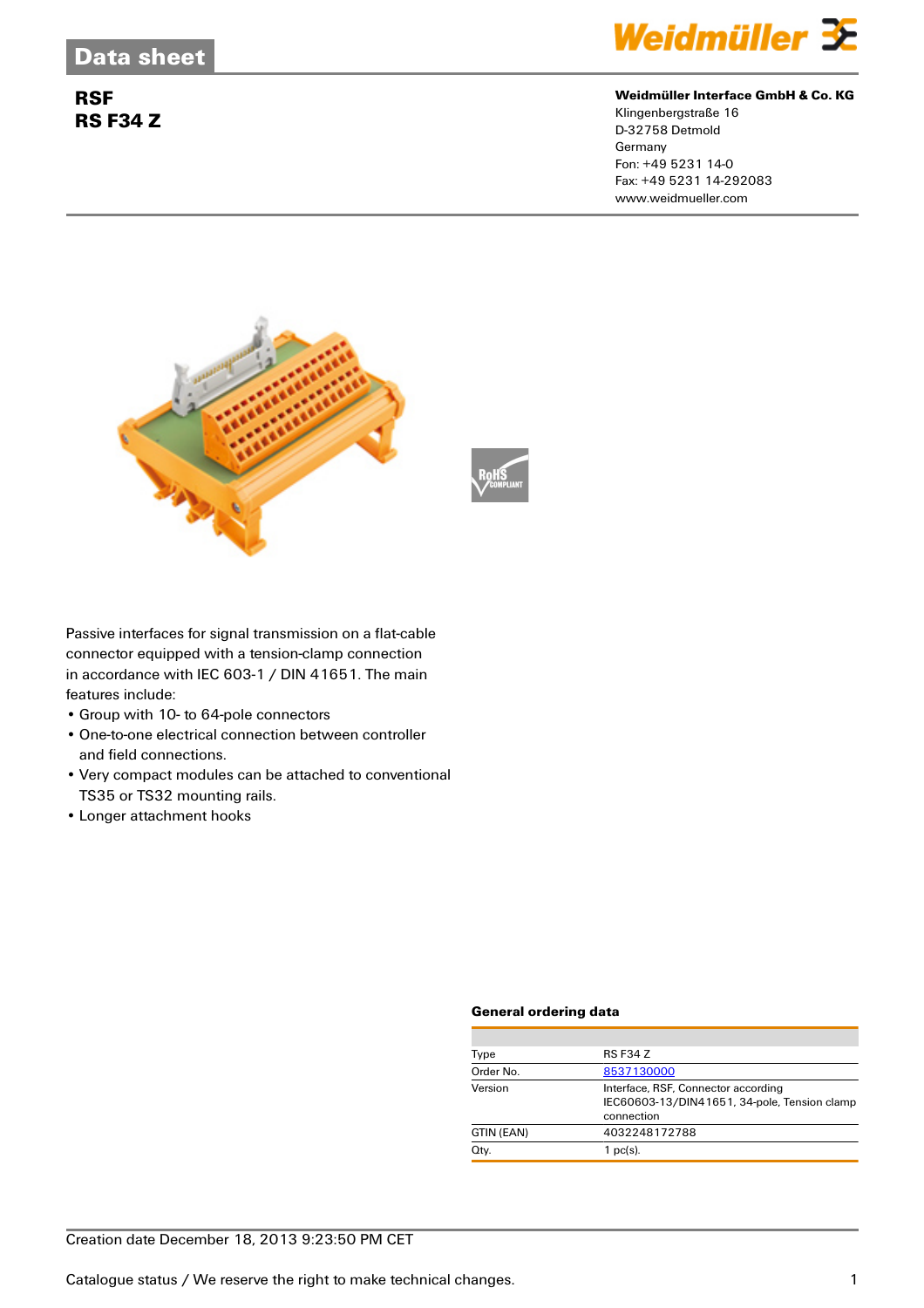## **RSF RS F34 Z**

# **Technical data**



### **Weidmüller Interface GmbH & Co. KG**

Klingenbergstraße 16 D-32758 Detmold Germany Fon: +49 5231 14-0 Fax: +49 5231 14-292083

| <b>Dimensions and weights</b>            |                                                                  |                                      |                       |  |
|------------------------------------------|------------------------------------------------------------------|--------------------------------------|-----------------------|--|
|                                          |                                                                  |                                      |                       |  |
| Length                                   | 110 mm                                                           | Width                                | 87 mm                 |  |
| Height                                   | 64 mm                                                            | Net weight                           | 138.28 g              |  |
| <b>Temperatures</b>                      |                                                                  |                                      |                       |  |
| Operating temperature                    | $0+55^{\circ}C$                                                  | Storage temperature                  | $-40+70$ °C           |  |
|                                          |                                                                  |                                      |                       |  |
| <b>Connection Data</b>                   |                                                                  |                                      |                       |  |
| Connection on control side               | Connector according<br>IEC60603-13/DIN41651                      | Number of poles (control side)       | 34-pole               |  |
| Connection (field side)                  | LM2NZF 5.08mm                                                    | Earthing                             | No                    |  |
| <b>Rating data</b>                       |                                                                  |                                      |                       |  |
| Rated voltage                            | 60 V AC / 75 V DC                                                | Rated current per connection         | 1 A                   |  |
| <b>Insulation coordination (EN50178)</b> |                                                                  |                                      |                       |  |
|                                          |                                                                  |                                      |                       |  |
| According to                             | <b>DIN EN 50178</b>                                              | Rated insulation voltage             | 100 V                 |  |
| Surge voltage category                   | $\mathbf{II}$                                                    | Pollution severity level             | $\overline{2}$        |  |
| Pulse voltage test (1,2/50µs)            | 0.8 kV                                                           |                                      |                       |  |
| <b>Connection field</b>                  |                                                                  |                                      |                       |  |
| Type of connection                       | Tension clamp connection                                         | Clamping range, min.                 | $0.13 \text{ mm}^2$   |  |
| Clamping range, max.                     | $2.5$ mm <sup>2</sup>                                            | Solid, min. H05(07) V-U              | $0.2 \text{ mm}^2$    |  |
| Solid, max. H05(07) V-U                  | $2.5$ mm <sup>2</sup>                                            | Flexible, min. H05(07) V-K           | $0.2 \text{ mm}^2$    |  |
| Flexible, max. H05(07) V-K               | $1.5$ mm <sup>2</sup>                                            | Flexible with sleeve, max.           | $1.5 \text{ mm}^2$    |  |
| Flexible with sleeve, min.               | $0.25$ mm <sup>2</sup>                                           | Sleeve with plastic collar, max.     | $1.5$ mm <sup>2</sup> |  |
| Min. wire cross-section, AWG [field]     | <b>AWG 24</b>                                                    | Max. wire cross-section, AWG [field] | <b>AWG 14</b>         |  |
| Stripping length                         | $7.5 \text{ mm}$                                                 |                                      |                       |  |
| <b>Classifications</b>                   |                                                                  |                                      |                       |  |
|                                          |                                                                  |                                      |                       |  |
| <b>ETIM 3.0</b>                          | EC001419                                                         | <b>UNSPSC</b>                        | 30-21-18-01           |  |
| eClass 5.1                               | 27-24-22-04                                                      | eClass 6.2                           | 27-24-22-04           |  |
| eClass 7.1                               | 27-24-22-04                                                      |                                      |                       |  |
| Product information                      |                                                                  |                                      |                       |  |
| Descriptive text accessories             | Refer to the "Universal cables PAC-UNIV" section in this chapter |                                      |                       |  |
| <b>Approvals</b>                         |                                                                  |                                      |                       |  |
|                                          |                                                                  |                                      |                       |  |
| Approvals                                | $\epsilon^{\text{user}}$                                         |                                      |                       |  |
| <b>ROHS</b>                              | Conform                                                          |                                      |                       |  |
|                                          |                                                                  |                                      |                       |  |

Creation date December 18, 2013 9:23:50 PM CET